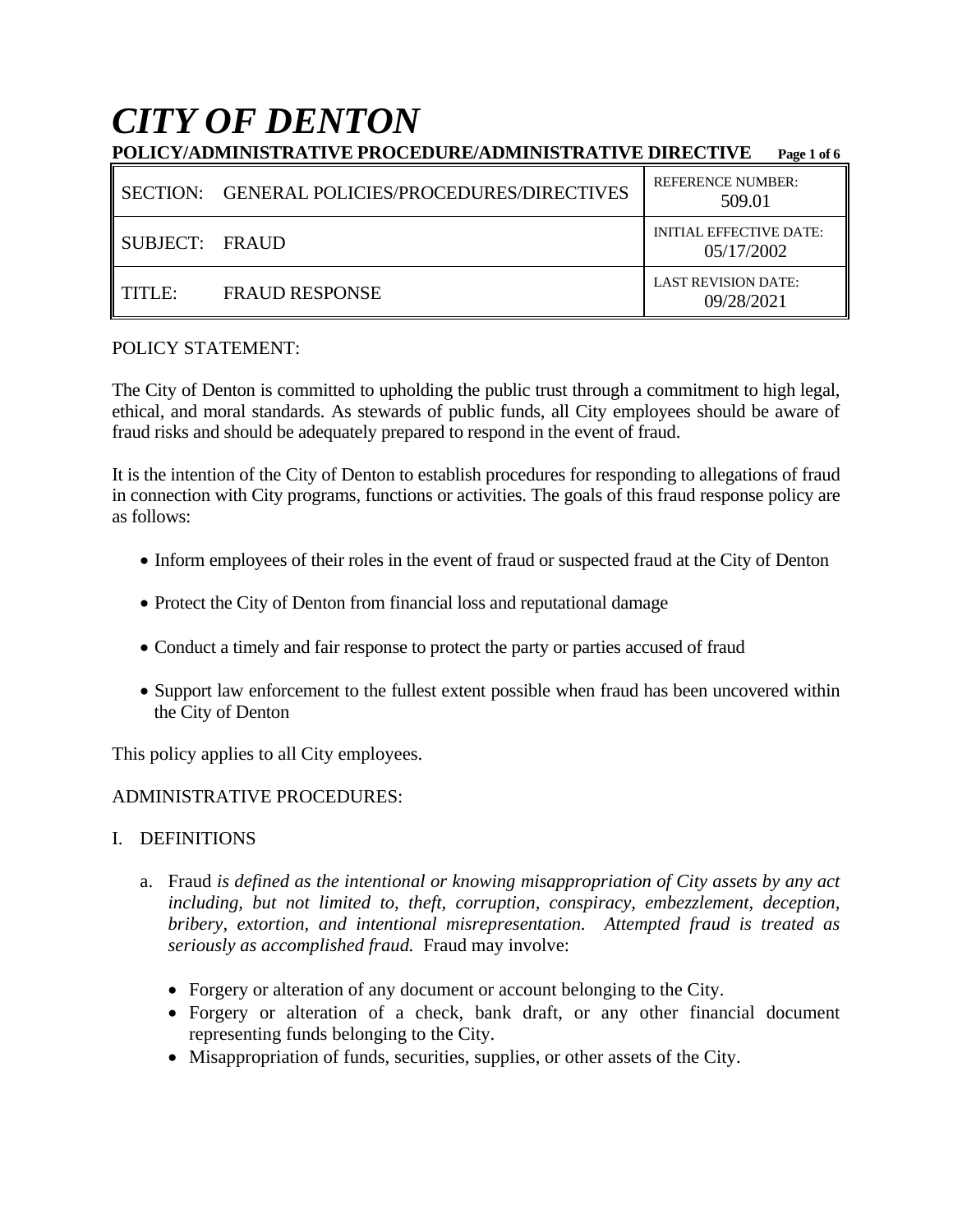|        |                     | POLICY/ADMINISTRATIVE PROCEDURE/ADMINISTRATIVE DIRECTIVE |                             | Page 2 of 6 |
|--------|---------------------|----------------------------------------------------------|-----------------------------|-------------|
| TITLE: | <b>FRAUD POLICY</b> |                                                          | REFERENCE NUMBER:<br>509.01 |             |

- Impropriety in the handling or reporting of money or financial transactions involving the City and any other entity.
- Profiteering as a result of insider knowledge of City activities.
- Accepting or seeking anything of material value from contractors, vendors or persons providing services/materials to the City.
- Inappropriate destruction, removal or use of records, furniture, fixtures and equipment belonging to the City.
- Authorizing or receiving payments for goods not received or services not performed.
- Authorizing or receiving payment for hours not worked.
- Embezzlement, larceny or any other misapplication of City funds.
- Any official misconduct including the misapplication or misuse of City funds or property.
- b. The Investigation Committee will be comprised of, at minimum, the City Auditor or their designee(s), the City Attorney or their designee(s), and the City Manager will appoint one or more department designees as needed. When designating individuals to the Investigation Committee, the City Manager, Auditor, and Attorney shall take into consideration the relevant knowledge, skills, and abilities needed in order to carry out the Committee's work. In order to preserve confidentiality, the Investigation Committee shall have no more than five members at a time.
- c. A preliminary review of a fraud allegation is an examination of available facts of an incident to assess the extent of wrongdoing, ascertain the likelihood that the criminal act of fraud has occurred, or determine if additional risk is imminent.
- d. An investigation is the collection of evidence or information used to determine whether a fraud has taken place.

# II. ROLES AND RESPONSIBILITIES

- a. All City employees shall support the fraud response policy by avoiding fraud as defined herein and by supporting efforts aimed at preventing fraud. In addition, employees are expected to report possible fraudulent activity or any internal/external practices that would allow for or facilitate fraudulent activity through the process described in this administrative procedure.
- b. Supervisors and managers have a greater responsibility to uphold the City's fraud response policy. They are expected to initiate appropriate preventive measures, implement necessary controls and initiate investigations by promptly reporting allegations to a member of the Investigation Committee. In addition, they are responsible for determining and enforcing corrective action with the aid of the Human Resources Department as provided for by City of Denton Policy No. 109.01 ("Corrective Action").
- c. The Investigation Committee is responsible for responding to fraud allegations made by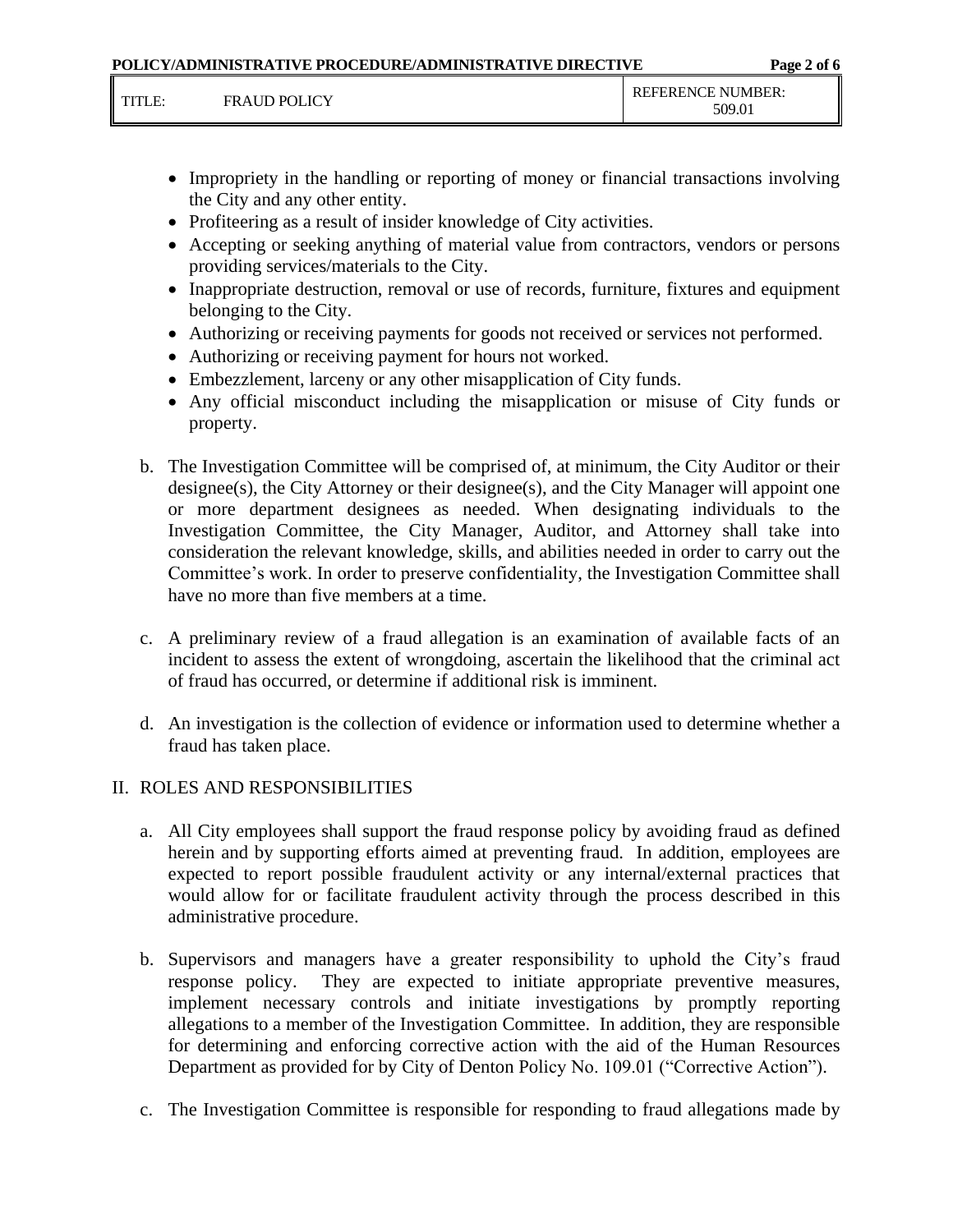|        |                     | POLICY/ADMINISTRATIVE PROCEDURE/ADMINISTRATIVE DIRECTIVE | Page 3 of 6                        |
|--------|---------------------|----------------------------------------------------------|------------------------------------|
| TITI F | <b>FRAUD POLICY</b> |                                                          | <b>REFERENCE NUMBER:</b><br>509.01 |

residents or City personnel through coordination of necessary resources in determining actions regarding the investigation. The Investigation Committee serves as the primary contact for City personnel when suspicions or allegations of fraud arise. Further, the Investigation Committee will respond to any fraud allegations. The Investigation Committee should develop formal procedures for receiving, tracking, and managing fraud allegations and investigations.

- d. The Human Resources Department is responsible for advising City personnel in the determination and enforcement of corrective action.
- e. The City Manager's Office (CMO) will have overall responsibility for holding departments accountable for compliance with the fraud response policy. The City Manager has a duty to disclose all evidence of fraud. For this reason, the CMO, in consultation with the Investigation Committee, will refer information to the appropriate law enforcement authorities on items that may result in criminal prosecution, if determined necessary. Where it does not impede or interfere with a criminal investigation or prosecution, the City Manager may provide information to the City Council concerning a particular fraud investigation.
- f. The Internal Audit Department is responsible for coordinating a city-wide fraud prevention and detection training program to ensure City employees are aware of their roles and responsibilities as related to the fraud response policy and this procedure. In addition, the Department is responsible for ensuring the City makes available to employees an anonymous method of reporting fraud suspicions or allegations. Further, it is responsible for tracking cases that come before the Investigation Committee and the case results.

### III. REPORTING AND INVESTIGATION PROCEDURES

- a. Reporting and investigations of fraud comply with the following:
	- 1. Employees who suspect fraud shall immediately report their suspicions to their supervisor for appropriate action. Immediately shall mean as soon as the employee has the means to contact their supervisor but shall be no longer than twenty-four hours after the employee becomes aware of the suspected fraud. As an alternative, City employees may go outside the normal chain of command and report a suspected fraud to their department director, the City Manager or their designee, a member of the Investigation Committee, or anonymously through the method provided by the Internal Audit Department.
	- 2. City employees who are contacted by residents with evidence or written allegations of fraud shall immediately report it to their department director, a member of the Investigation Committee, or the City Manager or their designee.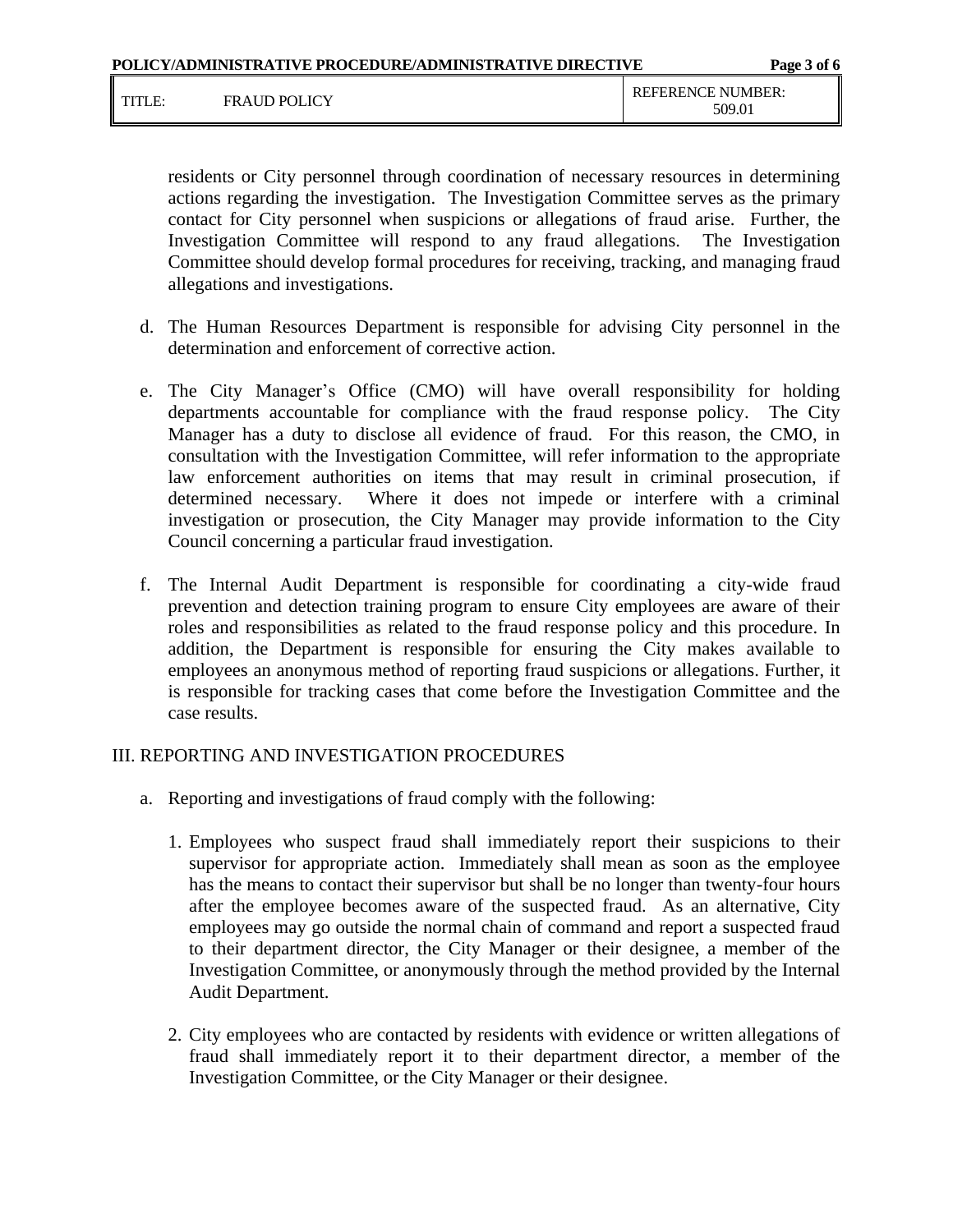- 3. Department directors or supervisors will promptly report allegations or suspicions of fraud to a member of the Investigation Committee immediately following notification of the allegations or suspicions. This will be done prior to taking personnel action toward the employee(s) involved or immediately after putting the employee(s) on administrative leave as defined herein. Department supervisors will be responsible for maintaining consistency in their response to allegations of fraud and actions taken should be to protect the City and City assets.
- 4. Upon receipt of a fraud allegation, the Investigation Committee will perform a preliminary review to determine if there is reasonable cause to believe fraud has occurred that requires further investigation. The Investigation Committee will determine and coordinate with the individuals necessary to conduct different areas of the investigation but will refrain from conducting interviews about the allegations to avoid hindering a future investigation.

If a Council Appointee is implicated in a fraud allegation, individuals designated to the Investigation Committee by that Appointee shall be required to recuse themselves from the investigation. Lack of recusal or communication of the fraud allegations or findings of the Investigation Committee will be considered non-compliance with the fraud response policy and this procedure.

5. The Investigation Committee will present the results of the preliminary review to the City Manager to determine if the allegations should be pursued administratively or as a criminal investigation. If the Investigation Committee suspects the conduct to be criminal in nature, the committee will recommend that the Police Department take charge of the investigation. The Police Department will then determine the appropriate actions as the investigation progresses including, without limitation, referral of the matter for criminal prosecution.

Results of a preliminary review involving fraud allegations of a Council Appointee will be presented by the Investigation Committee to the City Council in a closed session as allowed by Texas Government Code §551.074.

- 6. In consultation with the City Manager, or when appropriate the City Council, the Investigation Committee will be able to hire an investigation consultant to assist in the performance of any administrative fraud investigations.
- 7. The Investigation Committee may notify the department director of any allegations submitted to them that require an on-site investigation, when appropriate. When the investigation requires the inspection of City facilities and/or equipment, the Committee will comply with Policy 108.13 "Investigation and Inspection of City Facilities/Equipment" of the City of Denton Policies and Procedures Manual.
- 8. The Internal Audit Department will track cases and their disposition. However, if the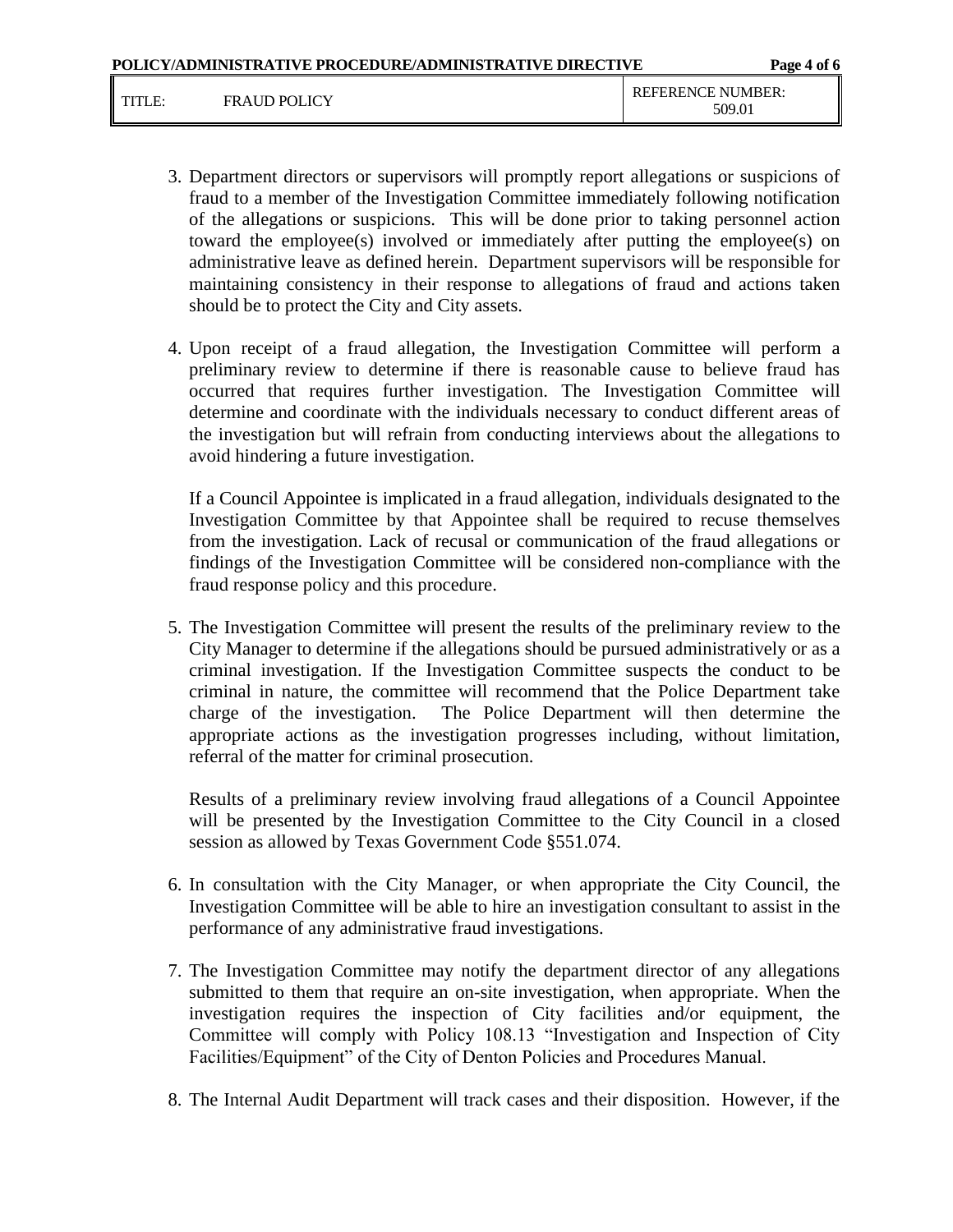|        |                     | POLICY/ADMINISTRATIVE PROCEDURE/ADMINISTRATIVE DIRECTIVE | Page 5 of 6                        |
|--------|---------------------|----------------------------------------------------------|------------------------------------|
| TITLE: | <b>FRAUD POLICY</b> |                                                          | <b>REFERENCE NUMBER:</b><br>509.01 |

case is a criminal investigation, no information made confidential by law or by discretion of the investigating Officer will be maintained in the Human Resources Department to avoid impeding the criminal investigation. All criminal case information and documentation will be maintained with the Police Department files while all preliminary review and administrative investigation case files will be maintained by the Human Resources Department.

9. When the suspected fraud involves the theft of City funds, employees should also abide by the procedures addressed in Policy 403.01 "Cash Handling Regulations," section XV "Fraud, Theft, and Lost and Found" of the City of Denton Policies and Procedures Manual.

### IV. PERSONNEL ISSUES

- a. Administrative Leave An employee under investigation may be placed on administrative leave with or without pay for the duration of the proceedings upon the recommendation by the Human Resources Department and the department director, City Manager or their designee. Upon completion of the investigation, appropriate and timely action will be taken. If the employee is returned to duty, they will receive recovery of back pay, if applicable and to the extent deemed appropriate by the Human Resources Department or as may be required by law.
- b. Rehire Employees terminated for violating a provision of the fraud response policy or this procedure shall not be eligible for future employment with the City in any capacity e.g., a regular, temporary, seasonal, or contract/consulting position unless the termination is overturned by a judicial or administrative procedure.
- c. False Information and/or Accusations Employees who intentionally or knowingly make false accusations and/or provide false information concerning instances of fraud will be subject to corrective action up to and including termination of employment.
- d. Other If an employee's personnel file contains documentation of corrective action based upon sustained allegations of fraud, within ten days of the placement of such documentation in the personnel file, the employee may submit a written response to the Director of Human Resources regarding the corrective action. This response will be placed in their personnel file.
- e. All employees are required to cooperate fully during any City review or investigation of an allegation of fraud. Anyone informed of an investigation in progress shall ensure that strict confidentiality is observed so as to not prejudice the investigation or the City's rights and integrity. Anyone found violating this requirement will be subject to corrective action. During an investigation, any employee contacted by the media should refer all questions to the Public Information Office. Employees should be aware that: